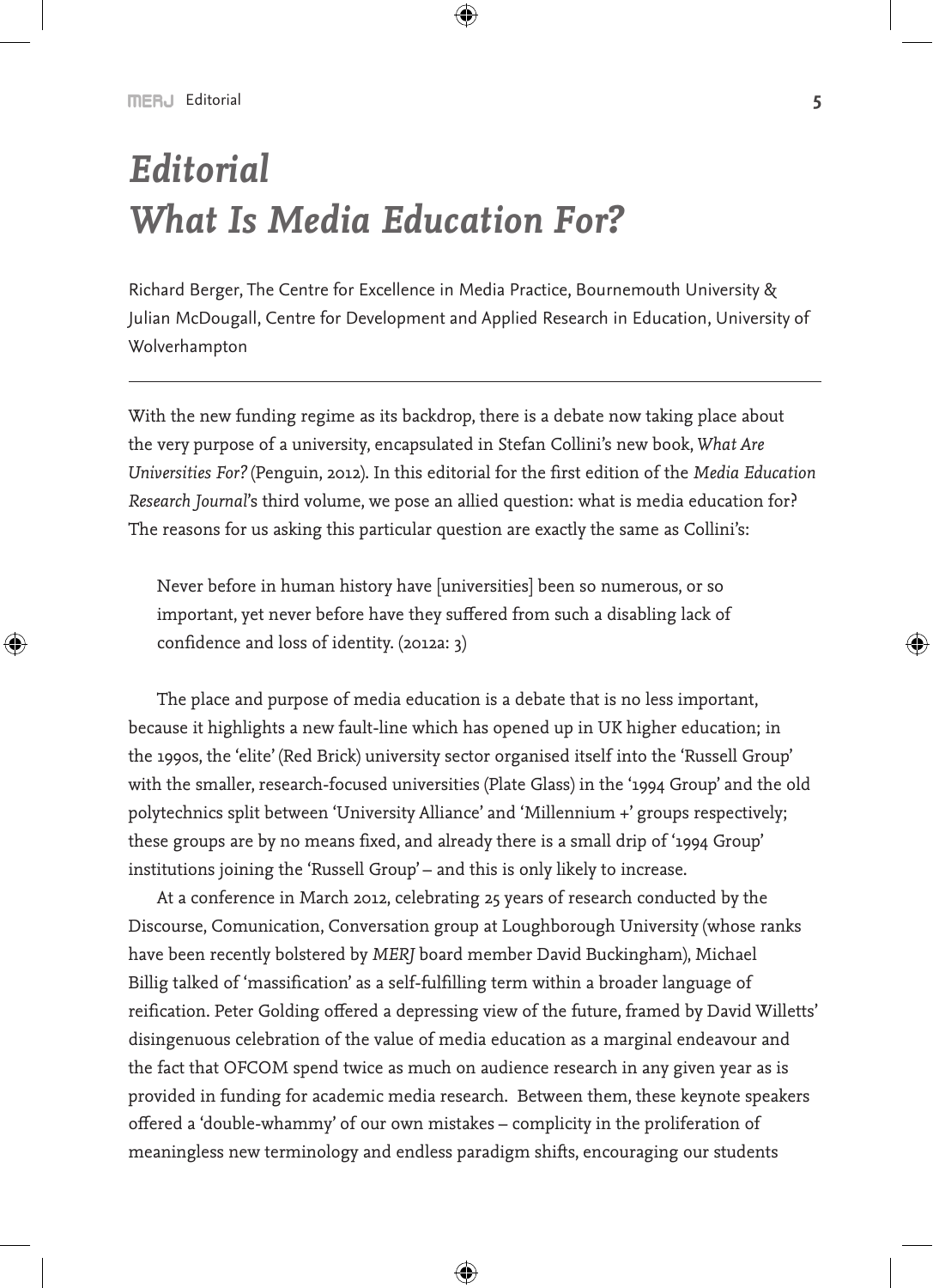(apparently) to behave like readers of right-wing tabloid newspapers (the layers of 'othering' here need no deconstruction) combined with an amplified 'rewinding' to the discourses of derision, a kind of Pattern 2.0 (our words), even.

Loughborough is, of course, far from a 'typical' provider of media education, which has tended to thrive in the newer institutions, many of them former polytechnics, which had an inherited vocational outlook. One of the editors of this journal graduated from this context in the 1980s, and we both work in ex-polytechnics today. The 1992 Further and Higher Education Act had enabled these institutions to become universities and award their own degrees for the first time, and this saw a boom in creative and media related courses being offered. Despite the fact that many of the older research universities teach media subjects, and some even have research centres dedicated to looking at particular media – such as the Reuters Institute for the Study of Journalism at Oxford University – it is clear to us that Media Education has been used for two decades as a short-hand for describing bigger problems about further and higher education.

In the 1990s, the newly created Department for National Heritage – later the Department for Culture, Media & Sport (DCMS) – came into direct conflict with the Department for Education and its Minister, John Patten. This was a period when successive ministers attempted to define the 'Creative Industries' and tried to articulate what exactly this nebulous collection of activities contributed to the UK economy, and then how education needed to be reconfigured to support it.

### **A disabling lack of confidence**

Many media courses, which prior to the 1992 Further and Higher Education Act were BTEC awards, became full degrees in the 'new' universities – sometimes referred to rather disparagingly as the 'post-92s'. Most BTEC qualifications were phased-out of the old polytechnics and transferred to colleges of further education. Almost overnight the distinction between 'Red Brick' and 'Plate Glass' universities – which had been in place since the Robbins report fuelled expansion in provision in the 1960s – was swept aside in favour of a perceived divide where these older institutions were marshalled on one side, with the newly created universities on the other. Despite many league tables today, which would suggest otherwise, this myopic distinction has persisted, as Kingsley Amis put it at the time:

What constitutes a university, and how that might differ from what constitutes a polytechnic or other establishment for vocational training, it is not my present business to expound. Nevertheless it cannot be said too often that education is one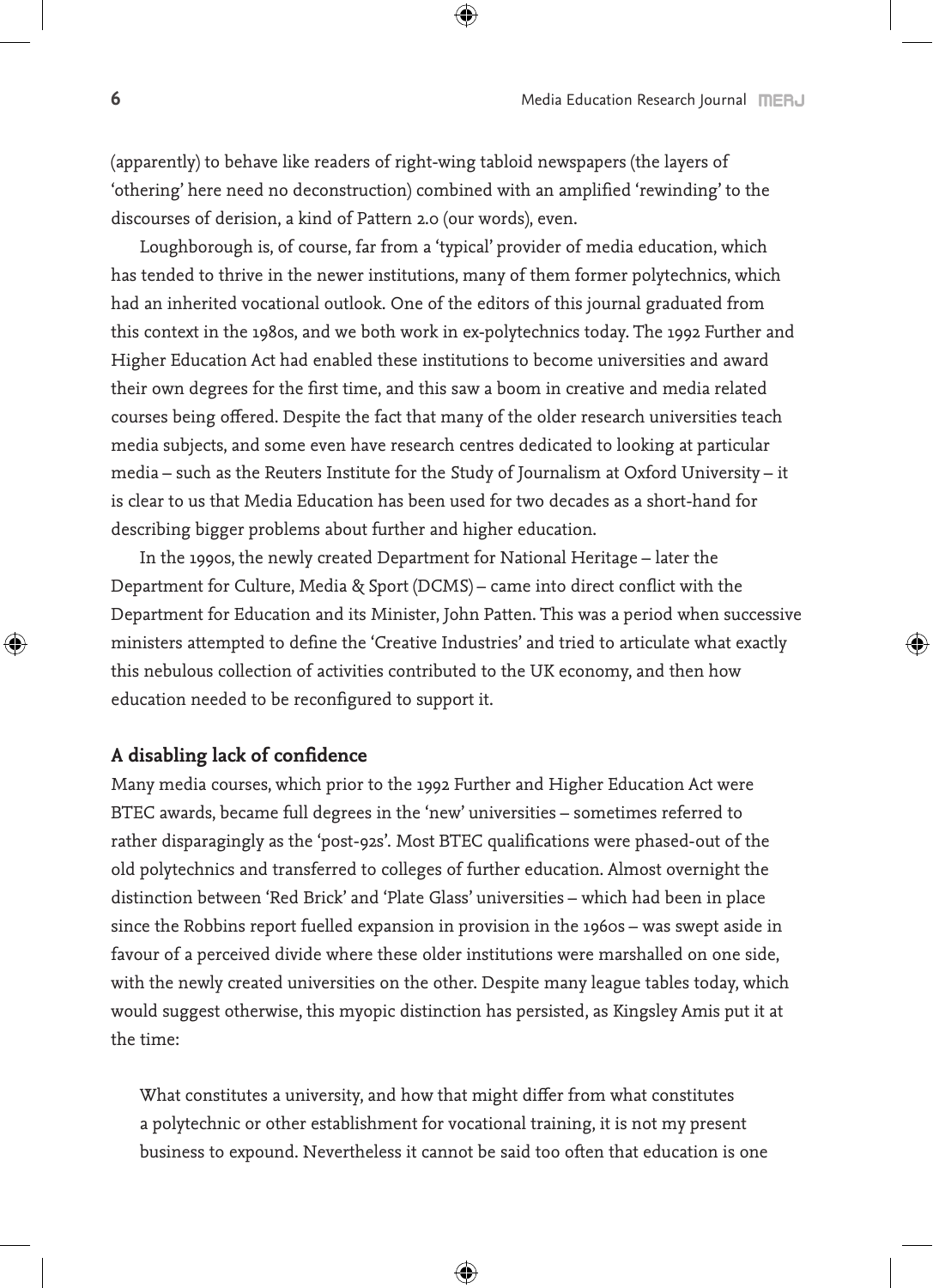thing and instruction, however worthy, necessary and incidentally or momentarily education, another. (1998: 236)

The key word here is 'training', for despite the fact that media courses have been in existence in further and higher education since the 1970s, it has always been thought of as something to 'prepare' students to work in a particular field; discourses of utility and employability have always surrounded the subject area; the employability (or not) of media graduates is the stick used to beat us, time-and-time again.

Successive DCMS ministers did *seem* initially supportive of the UK's growing creative (and later digital) economy, and therefore media education generally. This jarred with the views of a series of education ministers, many of them in thrall to the then Chief Inspector of schools, Chris Woodhead. Woodhead's negative comments for all aspects and types of media education at all levels are legion, and there is no need to rehearse them here. However, the central problem was that government saw only the financial benefits of the media and creative industries; so, any media education not geared towards the professions was seen as somehow a failure: a media education is only any good if it is training people for the creative economy.

The early-to-mid 1990s had seen a large growth in this sector. With the popularity of the web, and a maturing of mobile communications, the 'new media' industries flourished. No aspect of the media industry was immune as the Fourth Estate moved out of Fleet Street and away from 'hot press' to 'cold type' production. This period also saw a revived UK film industry competing with Hollywood on its own terms and a music industry which was the envy of the world. Satellite and cable technology had also radically altered the 'twoparty-state' of British television. For David Buckingham and Ken Jones:

Outside the school, the principles of cultural organistation were different: new forms of communications technology proliferated; the regulated duopoly in television was brought to an end by deregulation and channel multiplication; the audience for mass media fragmented; and cultural hybridity became – at least in some cultural sectors – a norm. (2001)

The Docklands area of East London became the home for emerging new cable and telecommunications industries, all supported and often financed by John Major's Conservative government.

Media programmes, of all flavours, reflected these changes and flourished in the 'new' university sector. Many of the older and more established universities would also start to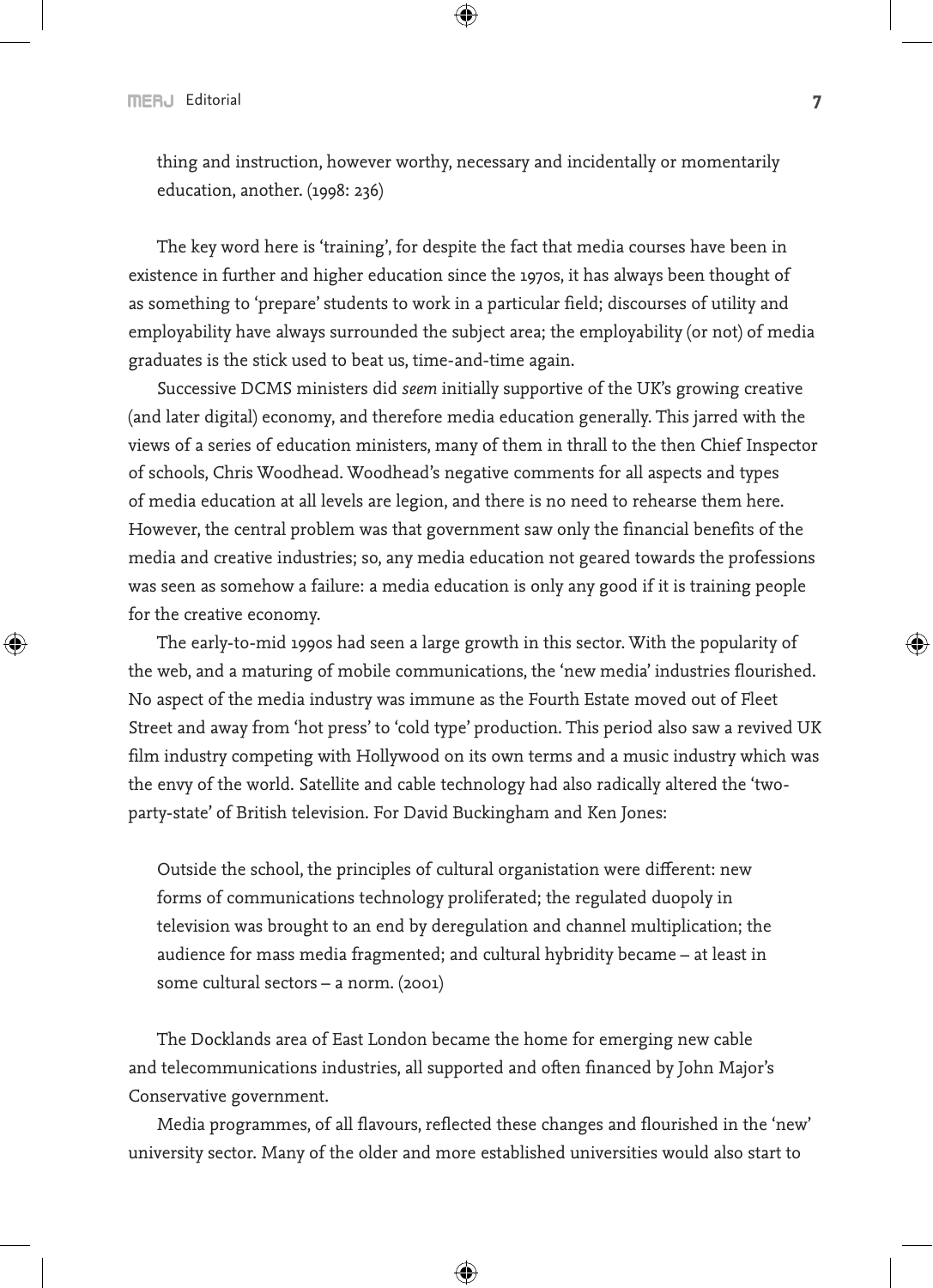teach media and film related courses too – but they seemed immune from criticism; the then Education Secretary, John Patten, in a widely reported article for *The Spectator*, called media courses and related programmes, 'cultural Disneyland':

I have…ordered an enquiry within the Department for Education to try to find out why some young people are turned off by the laboratory, yet flock to the seminar room for a fix of one of those contemporary pseudo-religions like media studies.  $(1993)$ 

The suspicion that many in education had about these new programmes now had shape and flight, and the following decade saw further interventions from Woodhead, and media commentators. As Christine Geraghty later noted:

'The rest of Higher Education might be grateful to us for this; while art and design have the problem of being 'cool' and erstwhile problem subjects like sociology have achieved some form of respectability, media studies is still the object of scorn. (2002)

Media programmes also suffered from being framed as 'vocational' not just by public discourse, but by higher education more widely. There is the adjunct suggestion here too that this was a problem which did not exist before 1992. So, the teaching of media and creative subjects is now used as a device to attack the 'post-92' university sector as a whole; this logic can be perversely used to justify the axiom: you cannot be a good university if you have a good and successful Media Studies department.

An argument which began at this time, which still persists today, is that if all media graduates do not find employment directly in the creative industries, then there must be something wrong with media education. A report from the Universities and Colleges Admission Service (UCAS) in 1999 found that eleven per cent of media graduates were still unemployed six months after graduation – this was compared with a national average at the time of seven per cent for all subjects studied at university. The same report found that of the 72 percent who found employment in the UK after graduation, just fifteen per cent were working in media related fields with more than ten per cent working in unskilled jobs. Only three per cent of media studies graduates went on to any further postgraduate study (see Tysome, 1999).

These sorts of statistics were used to illuminate Media Studies' short-comings, and still are. We are still stuck in the 1990s. While it is perhaps true that our subject area is more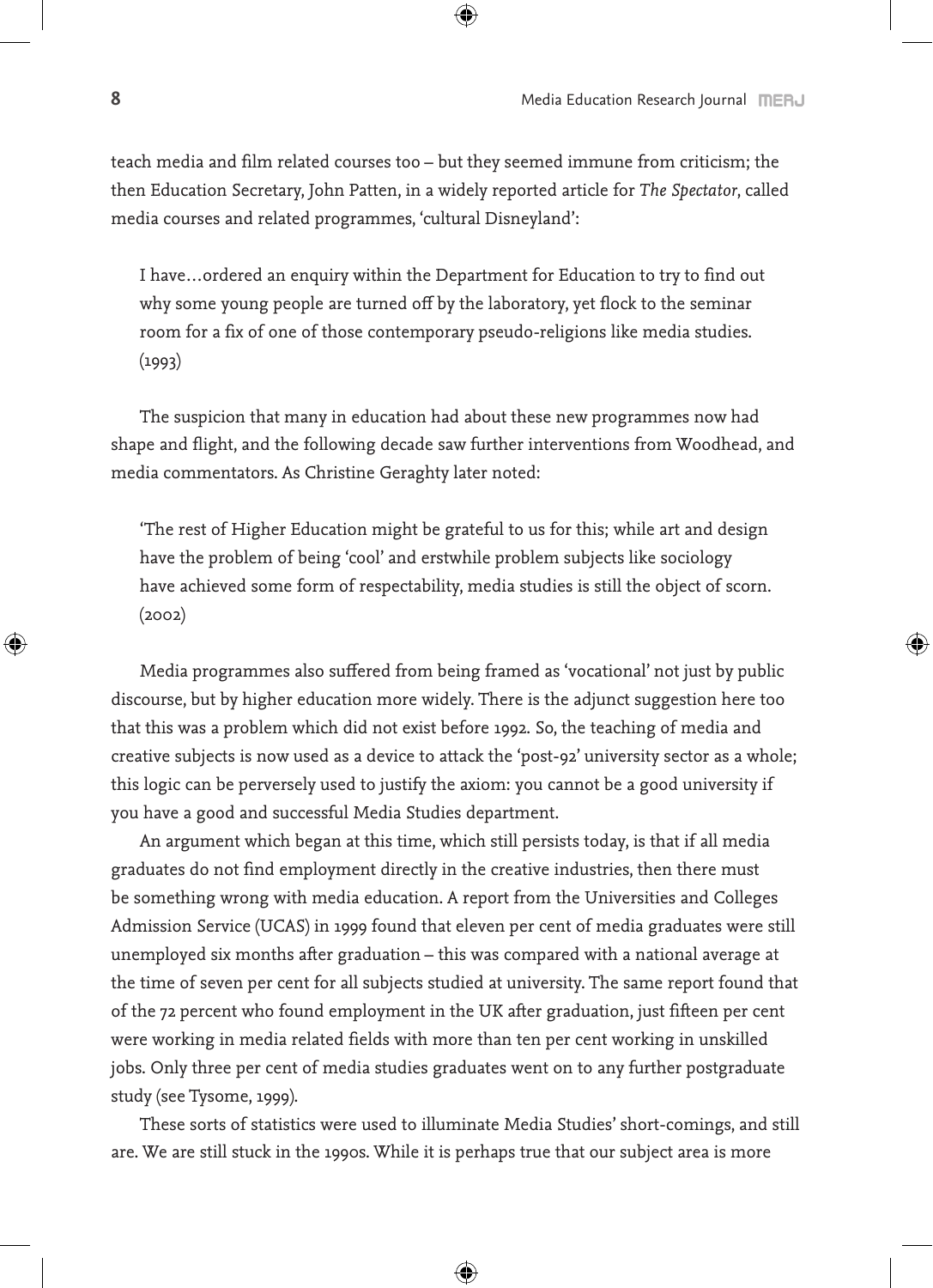industry facing than many others taught in universities, the fact remains that English Literature programmes are not considered to be inadequate if their graduates do not become novelists, poets or dramatists. Similarly does a politics graduate who does not become a councillor, MP or lobbyist feel that they have been short-changed? Are most Geography graduates working in areas directly related to their undergraduate studies?

#### **Discourses of legitimation**

Media Studies has 'failed' to change the world in some respects but it has had one significant victory – it is now possible to study popular culture like *This is England* within the formal education system. (Stafford, 2010: 10)

Such a victory / loss equation is indicative of Subject Media's (ideal) identity – we've analysed this at length elsewhere (Bennett, Kendall and McDougall, 2011). For our purpose here, we can draw out three key ideas in Stafford's assessment that offer different answers to the question we address in this article. Firstly, the idea that studying 'popular culture' is a recent possibility. This suggests a reactive understanding of what we do – media education responding to the growth of 'the media'; there are all sorts of implications and assumptions in this that we might want to question. Second, the claim that that this is a 'victory' that must, then, have been fought for and that textual / cultural education is thus political. The fact that we've fought for space in the curriculum situates us, then, as progressive, radical, on the margins. Third, the idea that Media Studies might want to 'change the world'. Would we expect Natural Scientists to talk in this way? Perhaps, in the sense that scientists are a good thing for the human race, but probably not in the same way that Stafford means – there is a notion, then, that media education is somehow a bigger project than other disciplines might be engaged in. There's an arrogance in this, perhaps?

These rationales – calls for legitimation – for 'Subject Media' tend to be framed by three discourses which sometimes combine and sometimes conflict with one another. The 'Powerful Media' discourse mobilises the view that Media Studies can take its place among similar areas of knowledge such as Politics, Environmental Studies, History, Astrophysics in building knowledge and critical analysis of ontological raw material – observing and critiquing what's 'there'. The Economic Discourse says that there are jobs for creative and technically gifted people in media sectors and there are jobs for media-savvy people in all areas of the economy, so within this way of thinking, media education exists to equip its students with skills that can help them in the jobs market on graduating.

The 'Media Literacy' discourse articulates the claim that media students are better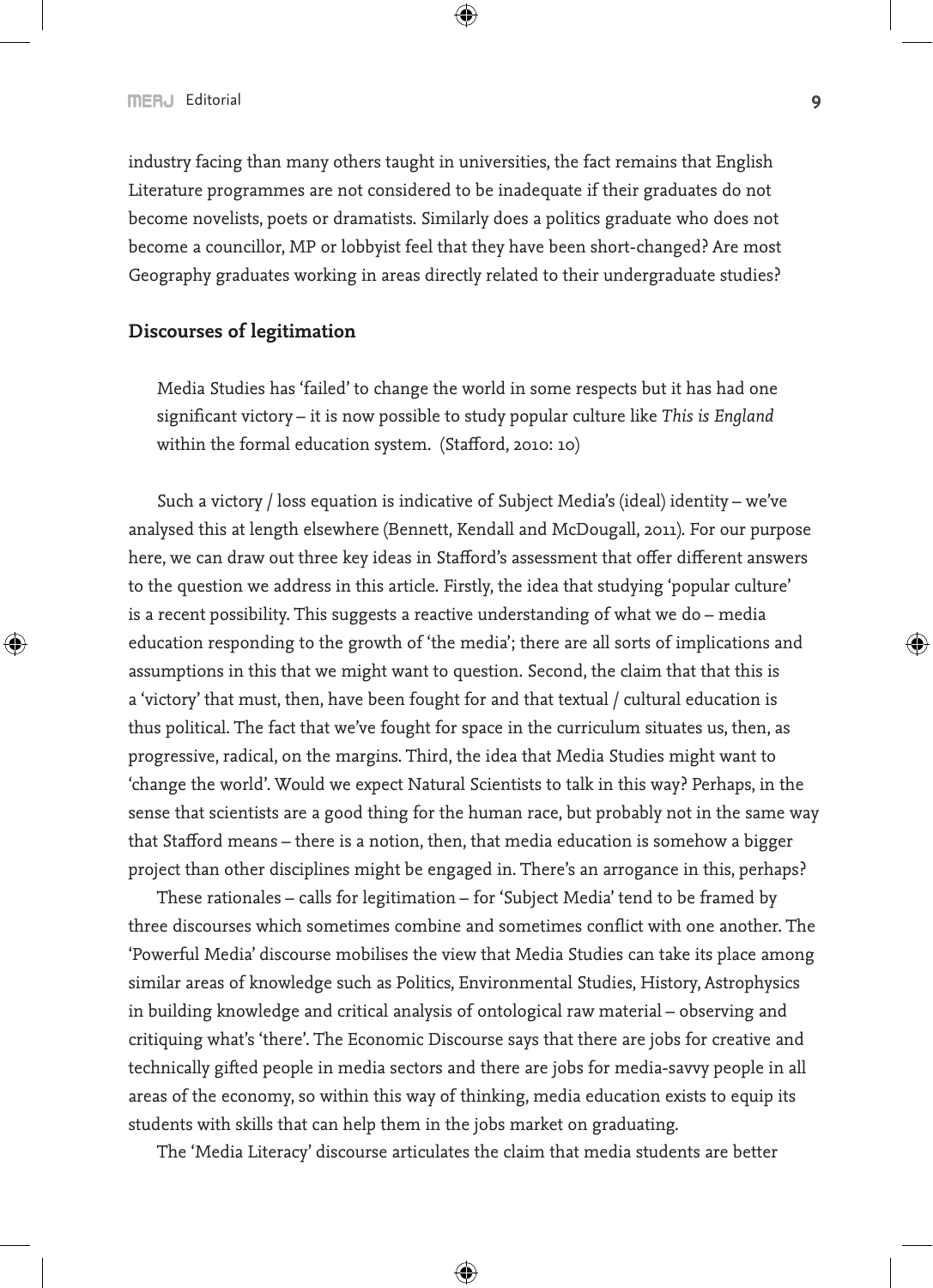equipped to communicate in the modern world if they have the analytical skills to critically interpret media texts. This makes media education a kind of extension of English, but it also combines with the 'Powerful Media' discourse when it carries a protectionist weight – that is, when it is argued that people are better able to resist the power of 'the media' if they are media literate. Equally, we can put the 'Powerful Media' together with the Economic discourse – one of the reasons why media is powerful is because it is big business and because politicians are arguably as concerned with media 'spin' as they are with policies. And we can connect 'Media Literacy' to economics when we understand literacy as active and creative – communicating effectively in new media environments is, we are told, increasingly important for employers.

On the other hand, through, there are tensions between these ways of understanding what we do – some courses are far more critical and 'academic' whilst others are more skills-based and creative. And if students can choose options within our courses, then it's difficult to pin down which versions of media education are at work. The most common rift is between the economic discourse and the others – if students are to be critical of media influence, then this doesn't sit comfortably with the idea that they should be 'trained up' to be part of the process they are critiquing.

As media educators, we should be well versed in the analysis of ideology. The philosopher Slavoj Zizek (2011) includes the 'Gleichschaltung' of higher education, in the UK context in which he works, in his broad theory of the 'end times' of capitalism and the function of ideology. For Zizek, this is one among a range of connected examples of the economy itself increasingly functioning as the hegemonic ideology:

The reduction of higher education to the task of producing socially useful expert knowledge is the paradigmatic form of the 'private use of reason' in contemporary global capitalism…This is why those Leftists who claim that, today, the pursuit of 'pure' philosophical topics…is proving more and more useless, and that we should move on to concrete political actions, miss the point well-taken by those in power. Are these proposed reforms not clear proof that the latter are fully aware of the subversive potential of apparently 'useless' theoretical ratiocinations?' (Zizek, 2011: 412)

In relation to our competing discourses, the shift here has been to position the economic discourse of the value of media education as a form of 'training' to 'upskill' the economy as the language game through which the others are translated and subordinated, marginalised, excluded as 'useless'. This would appear to be a compelling analysis.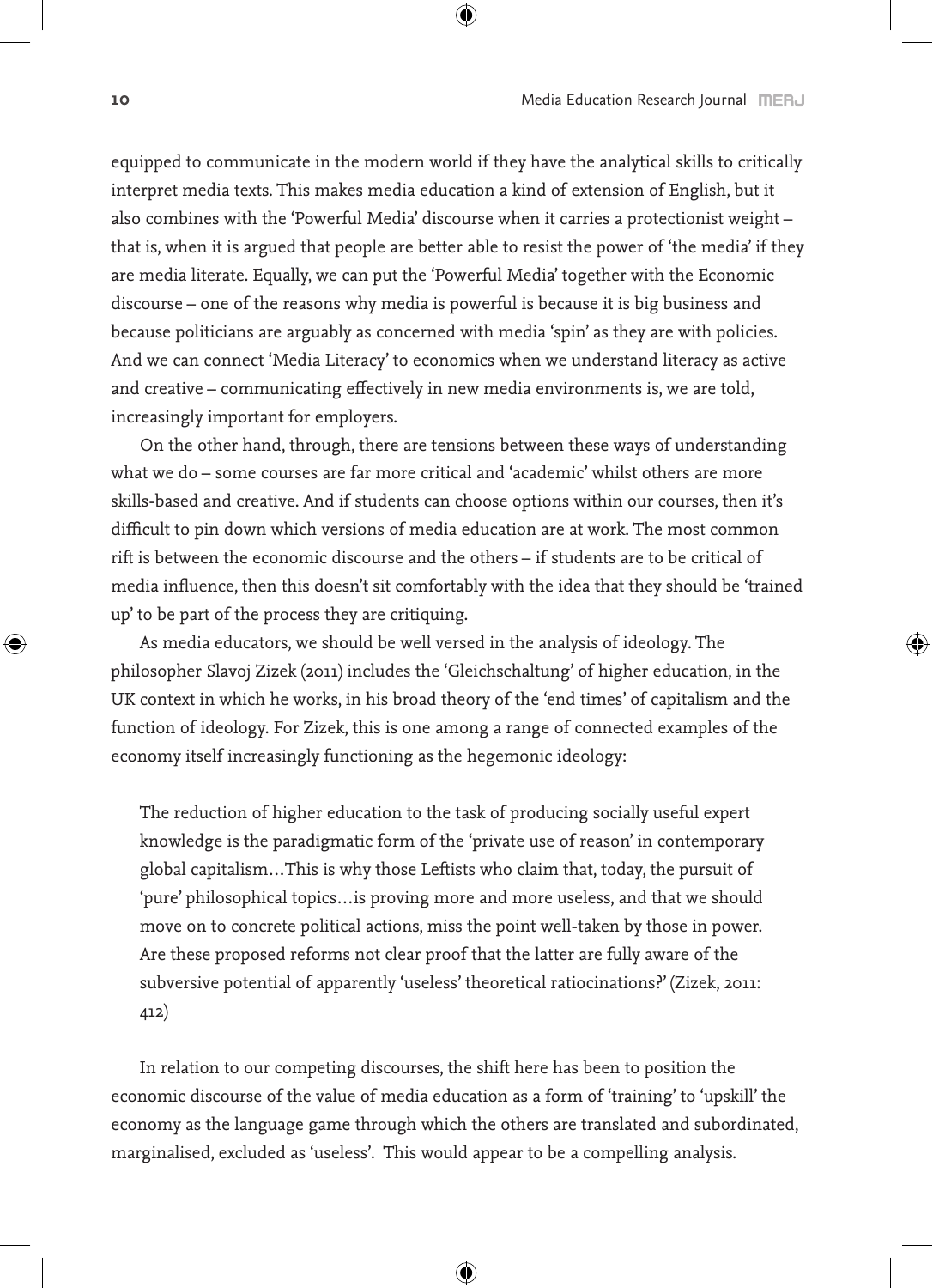#### **Practical vs. vocational**

In an address to St. Andrews University in 1825, John Stuart Mill said:

At least there is a tolerably general agreement about what an university is not. It is not a place of professional education. Universities are not intended to teach the knowledge required to fit men for some special mode of gaining their livelihood… What professional men should carry away with them from an university, is not professional knowledge, but that which should direct the use of their professional knowledge, and bring the light of general culture to illuminate the technicalities of a special pursuit. (1825)

At first glance, this looks no different to Amis' position over 100 years later, but it is markedly different because Mill was writing at a time when there were no polytechnics and pretty much all university education was vocational; subjects such as Classics were taught specifically to prepare students for the clergy. Around this time there were quite heated debates about the introduction of English Literature at Oxford University; Jane Austen had to defend the novel as something worth critical appreciation and examination in her own *Northanger Abbey*.

Just a few decades after Mills' address, many new 'civic' universities were created in the 1870s and 1880s in the now industrialised cities of Liverpool, Birmingham, Leeds, Sheffield and Manchester. These 'Russell Group' institutions were established for the purpose of producing graduates who could work in the new industrialised economy, and they taught subjects such as Commerce for the first time. The problem was that these universities shifted over time towards the models of the older institutions, such as Oxford and Cambridge.

One of the lessons to be drawn from the history of universities…is that subjects which were initially introduced for broadly practical purposes have outlived those purposes and gone on to establish themselves as scholarly disciplines in their own right. (Collini, 2012a: 53).

So, why hasn't this happened with media education? One reason could be that what we would now quickly recognise as media education – but called 'Film Appreciation' – has been around since at least the 1950s. However, as a subject it did not originate in the universities, but in *schools*. This is a crucial, but inescapable difference.

Motivated by the first British Film Institute (BFI) conference in 1946, a group of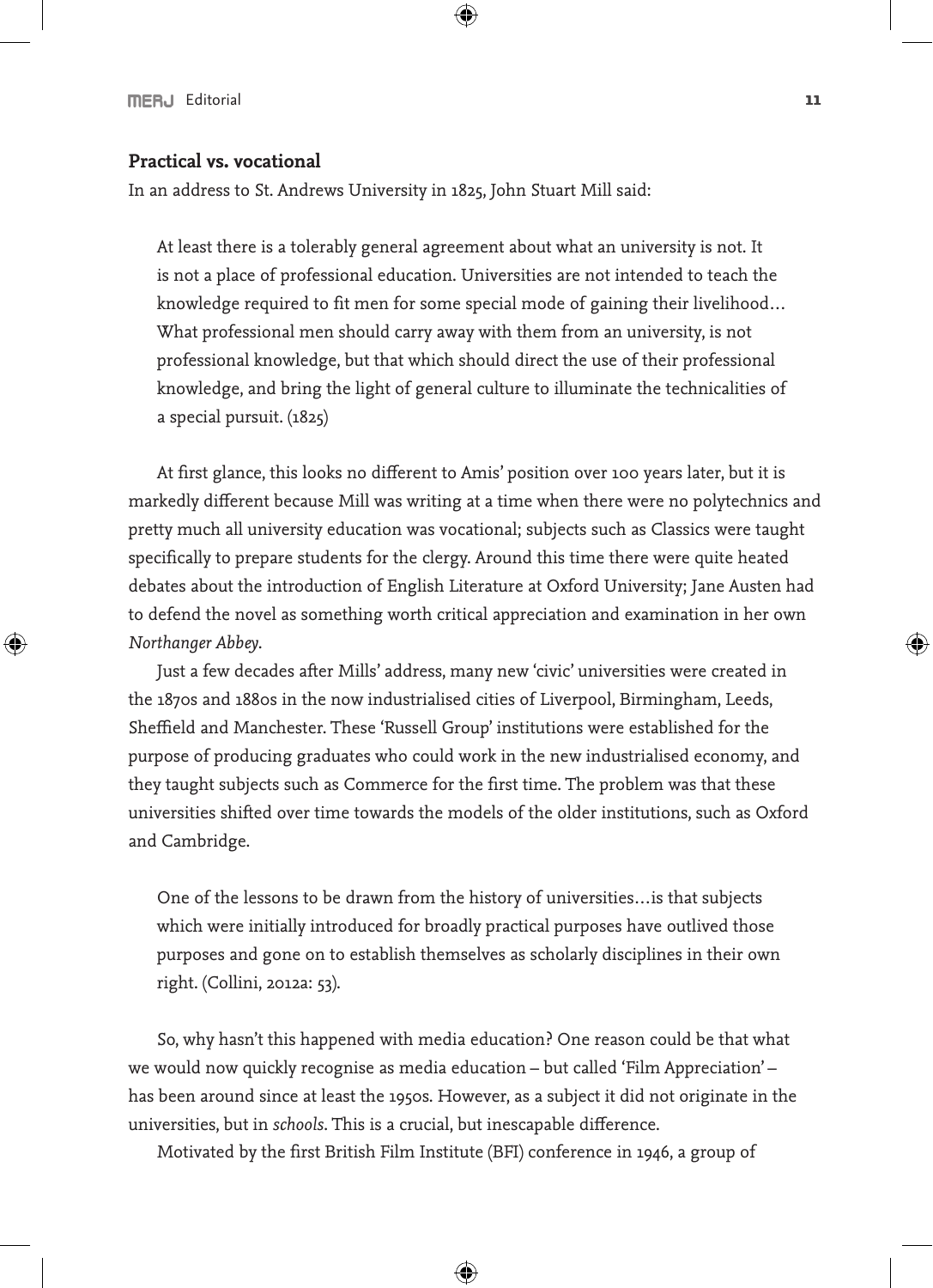largely London-based schoolteachers began using film in their classes (see Bolas, 2009). There was certainly a sense of paternalist inoculation here as it was felt that children and young people needed to be 'protected' from this potentially dangerous media. Whatever the reasons, there was no conceptualising here of 'training' young people for a particular purpose or industry; there was no real 'practical' value given to get school children to think critically about cinema, at all.

This Film Appreciation movement gained further traction in schools in the 1960s and 1970, and film clubs sprang up all across London – although this was generally extra-curricula. The domestic cinema market was very healthy indeed. The UK television industry was also in the ascendant, with seminal programmes such as *Armchair Theatre* (1956-1974), *Z-Cars* (1962-1978), and *Doctor Who* (1962-1989 and 2005-present) being created and the new channels of ITV and BBC2 broadcasting for the first time. It was a marked period of growth and opportunity, and as is often the case, education was quick to adjust and reconfigure.

The 1963 Newsom Report (which looked at average and below average children) suggested UK schools were divided along the lines of those teachers who saw a media education as an essential part of 'good' citizenship and a means to promote 'critical thinking' and who taught media in polytechnics and some universities to students who wanted to make their own films and who wanted to work in the then thriving British film and television industries.

However, the teachers who used film in their teaching in some way, were themselves coming from the later termed 'facilitating' subjects of Physics, Geography and Economics, and this is another crucial difference to note. Len Masterman (1985) and later David Buckingham (2003) would argue for a film education to be an integral part of Geography, Science, English and History subjects. Both Masterman and Buckingham conceived that the use of films in teaching was a way of scaffolding the learning of less able children, an intervention seen by some in the field as a serious misstep that we have paid for ever since:

[I have] used a great deal of film in my English teaching in the 1960s and early 1970s, particularly with low-stream kids to whom print was synonymous with failure. (Masterman, 1985, xiv)

So, those who practiced an early type of media education were not particularly enlightened, perhaps. But it is view that continues today.

Christine Geraghty rightly describes the almost dibilatating effect these constant slights can have: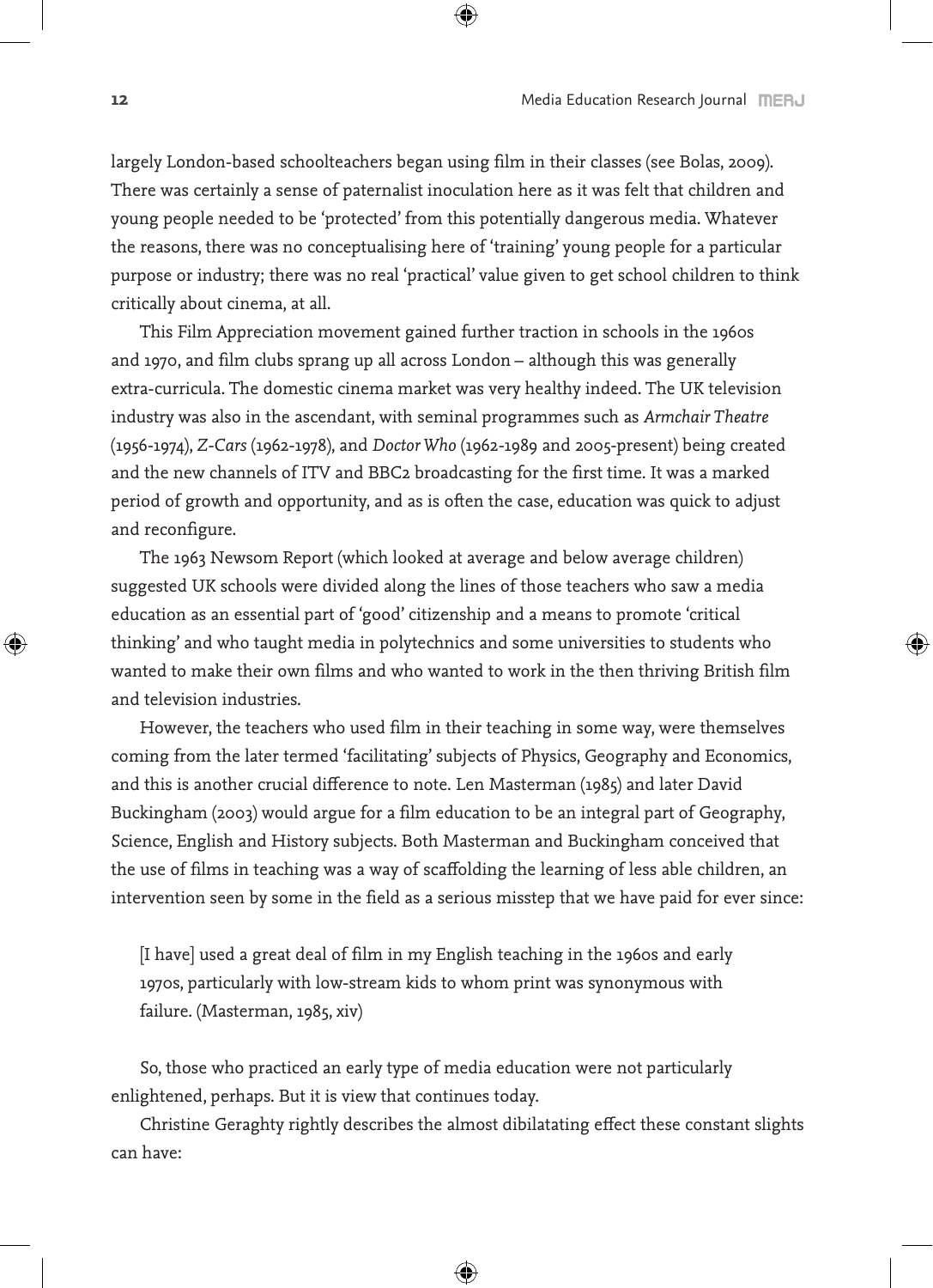Many academics find themselves continually in a defensive position over the subject area and it can be difficult to debate problems honestly in the context of a political need to defend the whole field against unjustified attacks. (2002)

From the 1990s onwards, media education has became the scapegoat for a perception that higher education is 'dumbing down' (see Barker & Petley, 2001). The phrase 'Mickey Mouse courses' has become a catch-all term to frame aspects of provision in the newer universities which were vocational and more focused on the creative industries.

While in opposition, the Conservative MP Michael Gove was highly critical of media education. His attacks on what he sees at 'soft' subjects shows no sign of abating now he is Secretary of State for Education (at the time of writing). Right-wing commentators such as Toby Young and Janet Street Porter have both stated publicly that they would never employ a Media Studies graduate, the latter claiming:

The government promised more young people in higher education, but they are leaving school with qualifications that are pretty lightweight, often in subjects that are a joke, such as media studies. (2009)

As has previously been noted in an earlier *MERJ* editorial (see Berger & McDougall, 2010), Simon Pegg (who wrote a Marxist critique of *Star Wars* [1977] for his undergraduate dissertation) played Young in the film *How to Lose Friends and Alienate People* (Weide, 2008) – based on Young's autobiography – and Street Porter herself has employed one of the editors of this journal. Media education often has cause to criticise the mass media, so we should not be surprised, perhaps, when they bite back. In some ways this mirrors the uneasy relationship which exists been novelists and literary criticism.

However, Russell Group universities are now reported to be encouraging prospective applicants to study 'facilitating subjects' (see Berger & McDougall, 2011). The new fees regime in higher education has also mobilised discourses around economies of scale:

Under a sixth-form funding formula known as 'weighting', lessons in less traditional subjects such as media studies receive 12 per cent more funding. (Clark, 2012)

The older university sector is one more focused on research than the newer universities created in the 1990s, but that playing field is hardly a level one either, as Collini points out: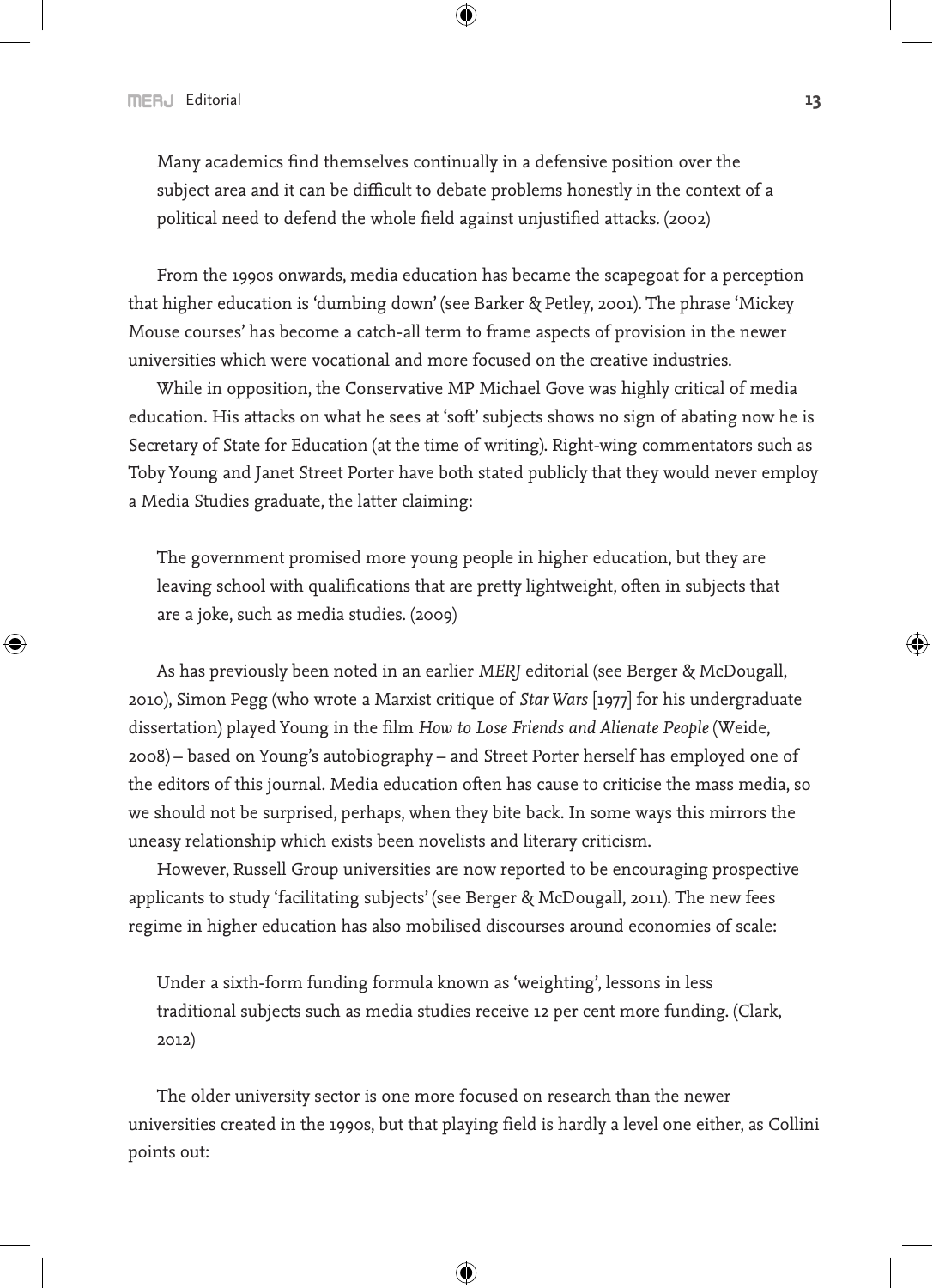[T]he combined budgets of the seven research councils in the UK amount to some  $f_3$  billion, but only around  $3\%$  of this goes to the AHRC [Arts & Humanities Research Council]. (2012a: 32)

The AHRC funds pretty much all research in our subject area.

#### **Newman revisited**

As the author of *The Idea of a University* (1996 [1858]) John Henry Newman is of interest to Collini. And, whilst Newman's relevance for media education might be less than immediately clear, he was the subject of an imagined conversation with Lave and Wenger in the recent *After the Media* (Bennett, Kendall and McDougall, 2011: 163). For our interest here, an edited summary of that hypothetical exchange follows:

Newman is often cited as an intellectual to whom we can return as a foundation for the kind of personalised, student-centred experience the contemporary educational institution is generally unable to provide, hence Collini's recourse. However, Collini is critical of Newman, viewing both his monolithic view of a University and his theological agenda (the teaching of the bible as historical 'fact') with suspicion. Furthermore, liberal educators seeking an unlikely 'poster boy' in the form of the recently beatified Cardinal might be guilty of forging a profoundly awkward alliance between 'critical' academics on the left and his mandate *ex umbris et imaginibus in vertitatem!* (from shadows and symbols into the truth!).

At the same time, in his discussion of the distinction between the vocational modality and this more spiritual, liberating ideal – currently delimited within the economic discourse – Newman articulates a view of the learning process which resonates with the more recent and fashionable work of Lave and Wenger (1991) on 'communities of practice'. What the many recent considerations of contemporary higher education and particularly 'widening participation' in the 'light' of Newman's rhetoric and vision of expansion observe is that the spirit of the enterprise has been undermined by the institutional discourses – of the student as customer, of 'quality control' and of input–output measurement of learning against targets.

Hence it is that education is called 'Liberal'. A habit of mind is formed which lasts through life, of which the attributes are, freedom, equitableness, calmness, moderation, and wisdom; or what in a former Discourse I have ventured to call a philosophical habit. This then I would assign as the special fruit of the education furnished at a University, as contrasted with other places of teaching or modes of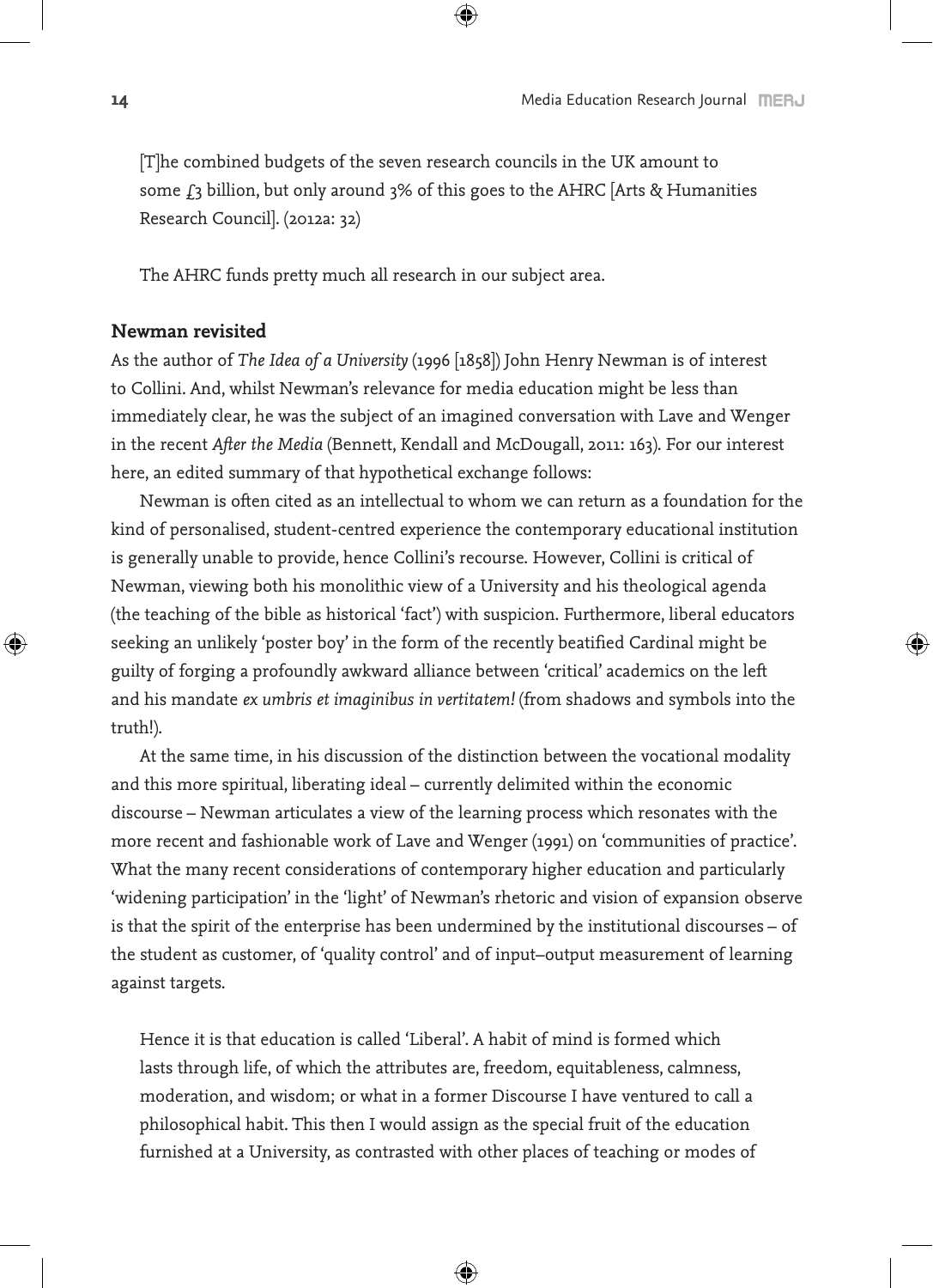teaching. This is the main purpose of a University in its treatment of its students. (Newman, 1996 [1858]: 77)

Notwithstanding the problematic belief in 'truth' – whether theological or 'just' ontological – media educators might well look again at what we think we mean by 'critical' when we feel ourselves tempted by the guilty pleasures of the employability discourse – where economic determinism becomes common sense. Do we still want to nurture this 'philosophical habit' in the face of renewed attacks from the latest reformers?

#### **Transforming Media Education**

While the criticisms of media education have not changed a great deal in the last two decades, the subject – and the way it is taught in schools, colleges and universities – certainly has. Indeed, some of the emerging media studies programmes in the latter-half of the 20th century had an ultimate purpose to foster a sense of media literacy in students. Some of these early teachers of media wanted nothing more than to make their students think critically about media texts, and the institutional contexts which surrounded their creation, in the same way they already did for novels, plays and poems.

These teachers were attempting to redefine the very term 'literacy', but not necessarily in ways to produce the media practitioners of the future. It has been a challenge as some have observed:

Such an emphasis on critical thinking would be commended at the traditional universities. But media studies as a former poly subject faces an extra battle to gain credibility among the very media it seeks to understand. (Rowan, 2001)

Media education's own lack of confidence has seen it try almost anything to gain academic credibility, but it moved too far away from the media and creative industries (and practice) towards 'high theory', just at a time when students were becoming more involved in creating their own media texts. As Buckingham notes:

Media teaching has historically been dominated by 'critical analysis' – and indeed, by a relatively narrow form of *textual* analysis [original italics]. (2003, 49)

This has been a core problem for media education. As the 'high-theory' of Media Studies was integrated into the wider arts, humanities and social science subjects, many History programmes started to 'look' very much like Media Studies – but escaped the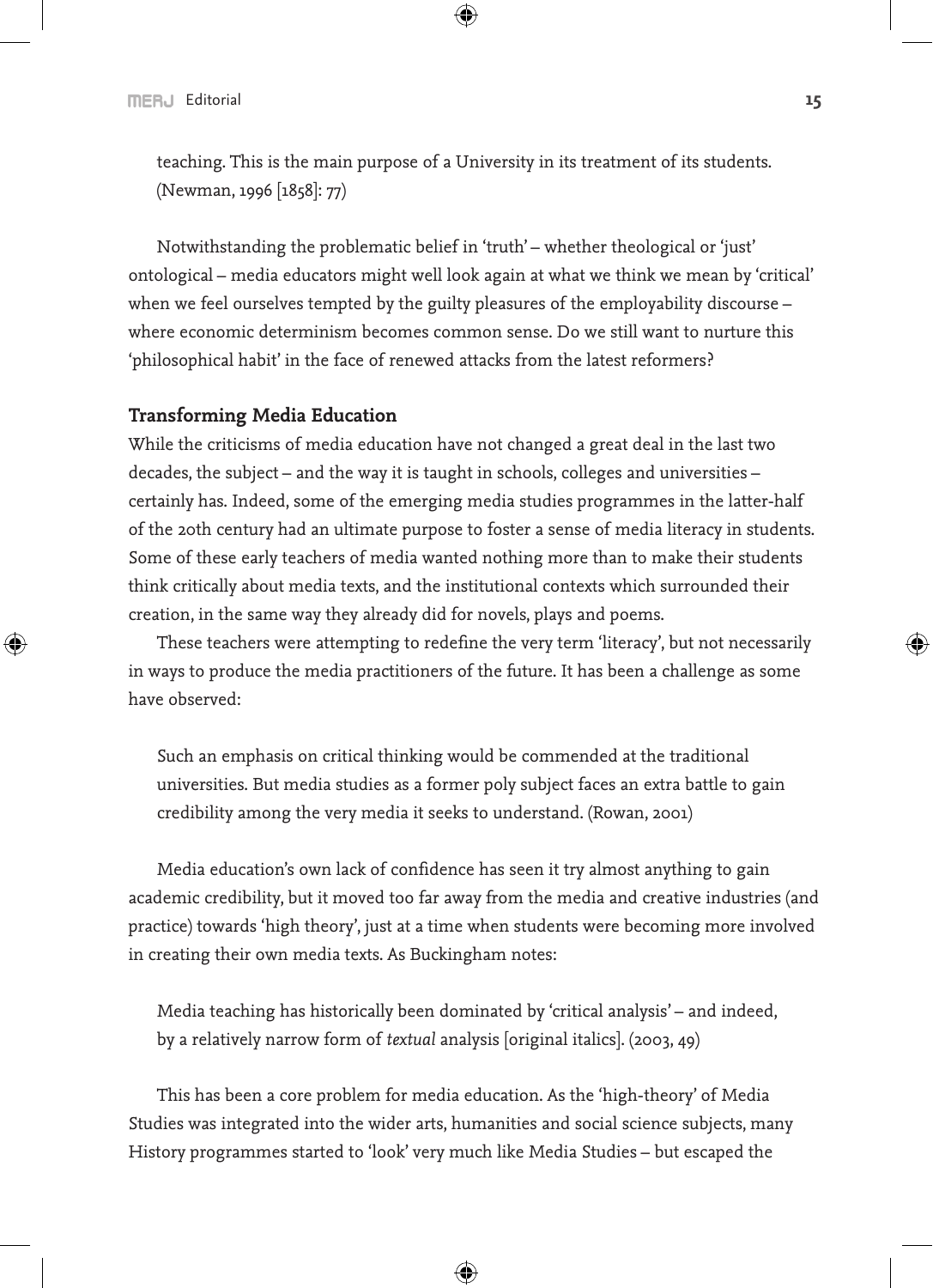critical discourses surrounding it, because of the way they were packaged. This has caused further disintegration as the rest of the Arts, Humanities and Social Science subjects have coalesced around our area, and taken the 'best bits' for their own.

For whenever 'media and communications' is mentioned in official dispatches, there will gather those who go unrecognised in this designation – those who teach cultural studies, film studies, journalism, radio, television studies, critical theory – and those for whom 'communications' or indeed 'media studies' may mean something distinct and separate as a discipline, not apparent when they are casually yoked together in their usual alliance. (Geraghty, 2002)

Similarly, Buckingham and Jones called for some new thinking on this over a decade ago:

Media Studies – historically concerned not only with film and television but with the press and radio, with advertising, with comics and so on – [has become] 'moving image studies'. (2001)

The slow move towards medium specificity has also resulted in a fetishism of technology, as our media schools and departments engage in type of 'arms race' in the rush to acquire the latest production equipment:

Some students (and some employers) are obsessive about access to the right equipment and endless time to use it…And yet one of the functions of academic work is to be skeptical about the notion that rapidly changing technology will transform the future, determining in itself what can be done and how it can be used. (Geraghty, 2002)

This obsession with technology has been to the detriment of media education. We need now to turn away from the knots of 'high theory' we find ourselves tangled up in and return to our modern, completely mediated, lives and the core principles of professional conduct.

#### **How soon is now?**

There is plenty to be proud of though, even if we judge ourselves on the same terms we are judged by others. In 2002 the then *Times Higher Education Supplement* (now *Times*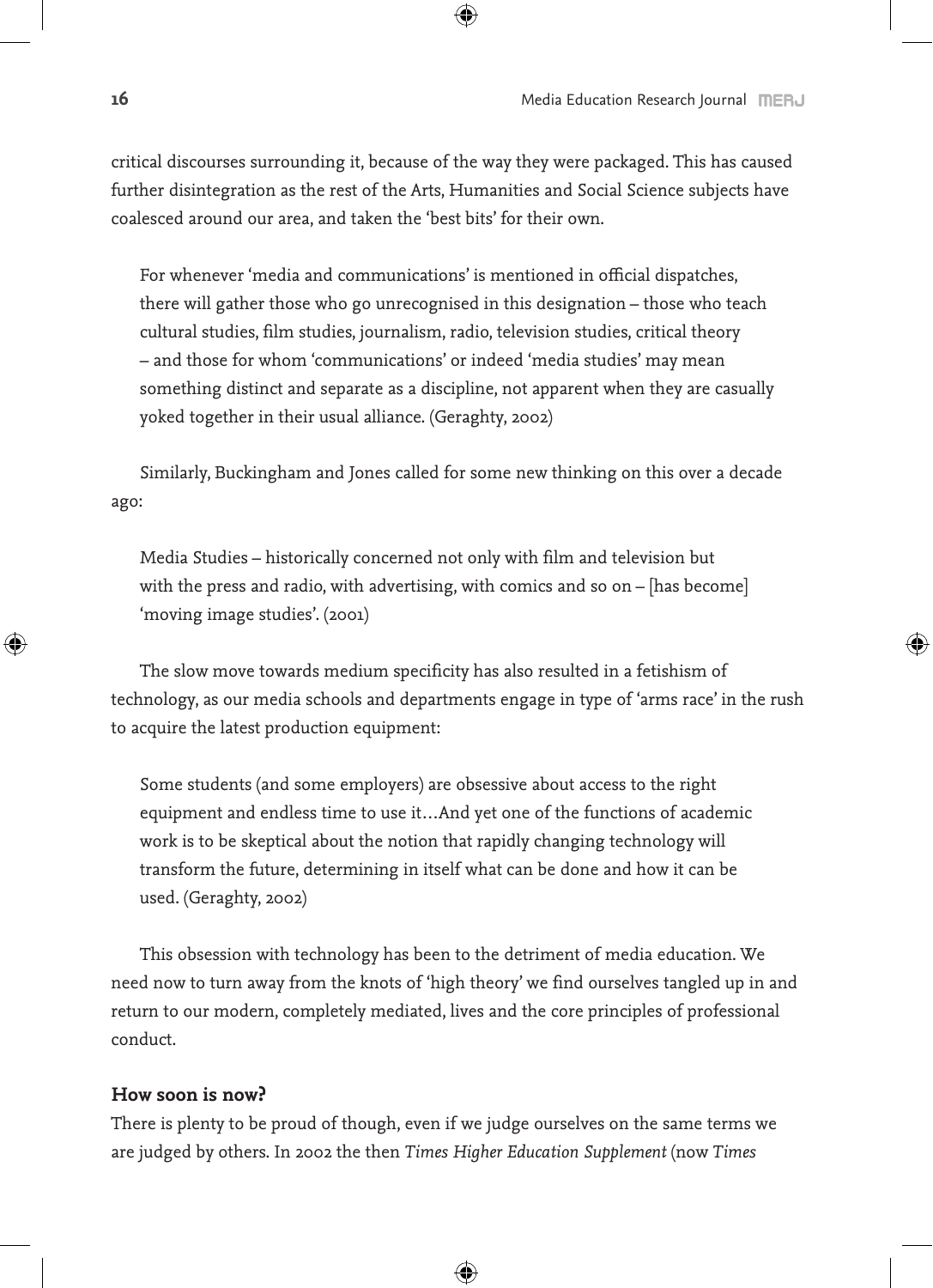*Higher Education*) reported that:

Critics of media studies and other non-traditional courses will have to eat their words this week after the release of figures that show media graduates to be the most employable university leavers. (Utley, 2002)

In addition, The Institute for Employment's *Creative Graduates, Creative Futures* report found that:

The vast majority of graduates engage in work and employment that is creative and closely related to their field of expertise or course of study…Over the past 20 years, employment in the creative sector has grown at an average of 4.2 per cent, per annum, which is four and a half times the rate of employment growth experienced across all industries during the same period. (Ball, et all, 2010: xxi-6)

Media education is at its best when it is studying and critiquing practice and policy. A media education should not just be for those who want a career in the creative and media industries in the same way not all literature graduates will write novels or plays.

In an article for *The Guardian*, to publicise *What Are Universities For?* Collini went further and stated that:

It is worth emphasising, in the face of routine dismissals by snobbish commentators, that many of these courses may be intellectually fruitful as well as practical: media studies are often singled out as being the most egregiously valueless, yet, there can be few forces in modern societies so obviously in need of more systematic and disinterested understanding than the media themselves. (2012b)

And we would agree. We would also strongly agree with Mill, that a university education should not be solely about gaining 'professional knowledge' – even if it is, then we still do pretty well; a media education should direct students' use of their professional knowledge. But who are they being directed by?

Even today, we would suggest that a significant minority of practicing media academics have studied the subject at undergraduate level themselves, often coming from the related (but more credible) disciplines of English, History, Politics and Sociology. It is this which has to change, and soon. Finally, what is a university if it is not a medium itself? So, to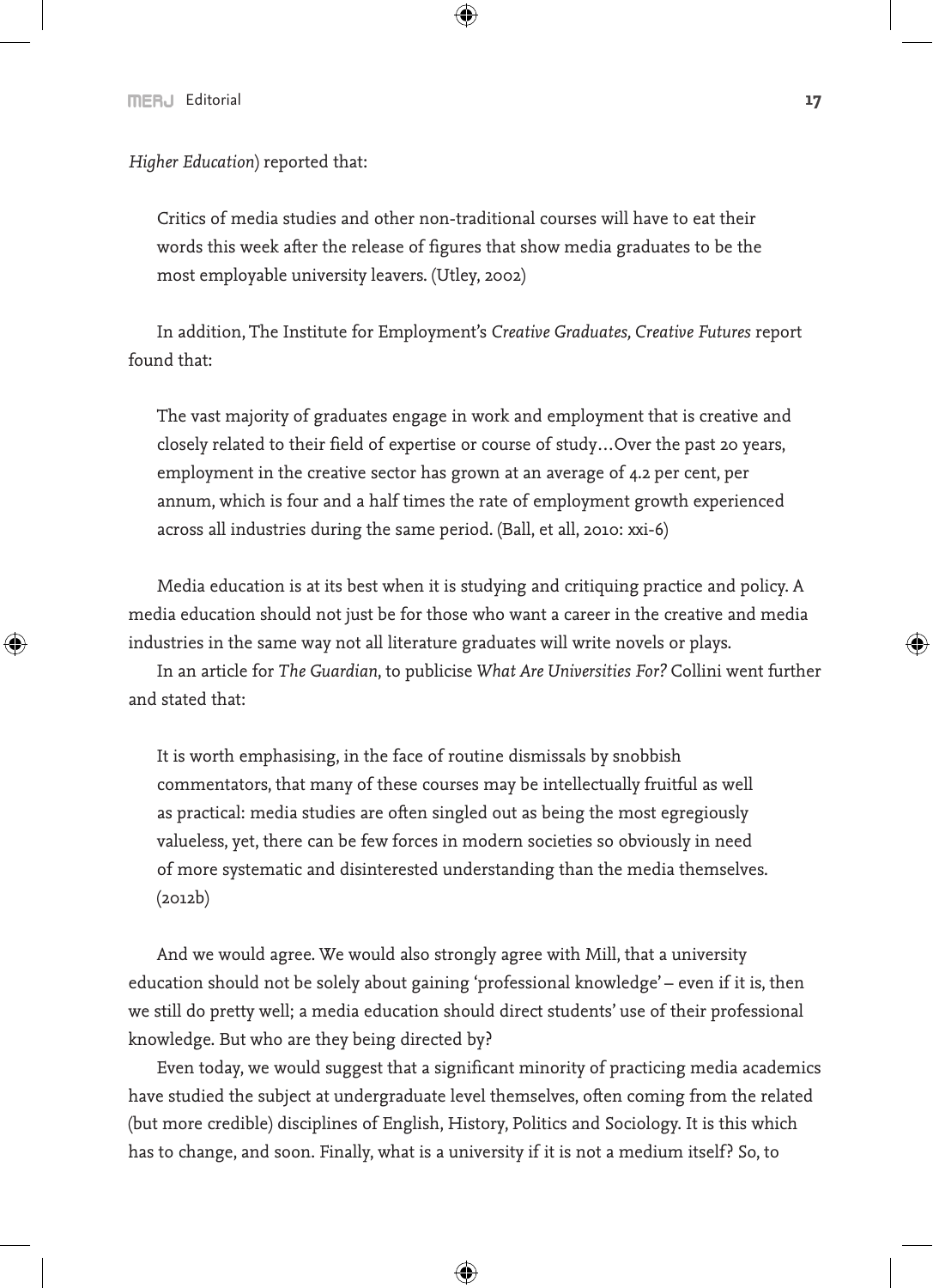suggest that a subject which studies mediums at close quarters has no place in one, is ridiculous:

[Universities] have become an important medium – perhaps the single most national medium – for conserving, understanding, extending, and handing on to subsequent generations the intellectual, scientific and artistic heritage of mankind. (Collini, 2012a: 198)

In this issue of MERJ we further explore the *medium* of media education by publishing work from practitioner-reseachers who all, in different ways, articulate their own versions of these discourses of purpose and value. Although this issue has no stated theme, our authors are all sharing research relating to change and transformation – of media, text, context and audience – and what such shifts mean for pedagogy and for learning. Marcus Leaning assesses the genealogy of games studies in higher education and its range and scope in 2012. Auli Harju, Val Pipps and Conceicao Costa all share their research into social media education and various issues of access and effectiveness, with Costa using Social Network Analysis to elicit empirical data demonstrating social media activity among school students in Lisbon. We make no apology for publishing more research into 'Media 2.0' activity and indeed the volume of submissions we receive in this area is evidence of the need for educator-researchers to extend this field of enquiry. Joanna MacDonnell applies a specific model – from Belbin – to group work in media production with the objective of moving practice forward through new strategies for role allocation. Elizabeth Marsh and Maria Elena Villar tackle head on the most 'thorny' of issues for media education and equality – the 'digital divide' and the lack of 'uniform proficiency' among and between socioeconomic groups. This is a problem we've talked about in media education for many years, but Marsh and Villar provide new research data to better inform the debate.

In September, we will host another round of discussion seminars at the Media Education Summit, this time called 'MERJ Conversations'. We expect to publish developed versions of some of those in our next edition and, like the articles here, one way or another they will be working through, challenging and improving, what we're for and what we're about.

## **References**

Amis, K., 1998. *The King's English: a guide to modern usage*. London: Harper Collins. Ball, L, Pollard, E & Stanley, N., 2010. *Creative Graduates, Creative Futures*. London: Institute for Employment Studies.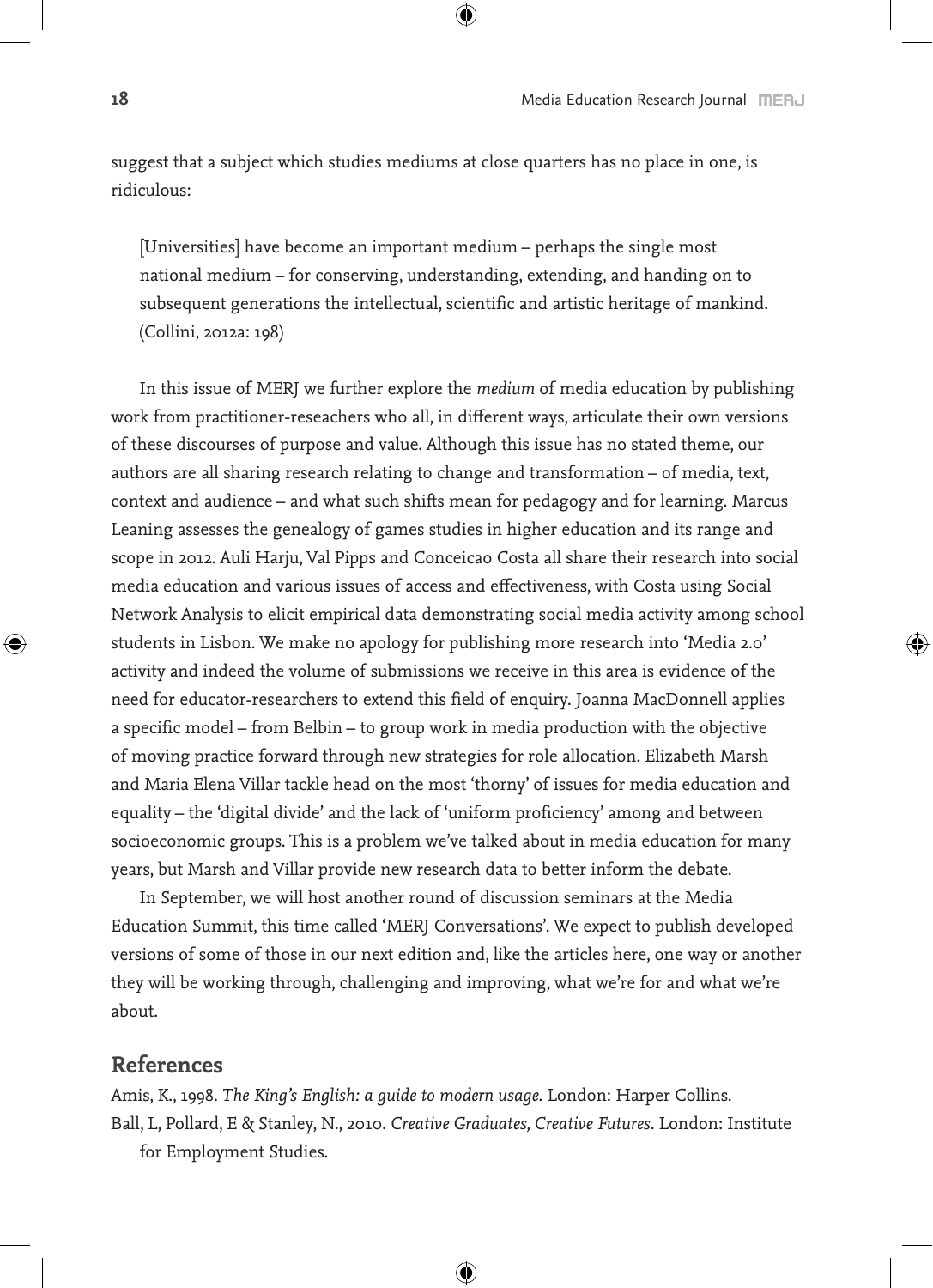- Barker, M & Petley, J., 'On the problems of being a 'Trendy Travesty''. In: Martin Barker and Julian Petley, eds, *Ill Effects: the media violence debate*. London: Routledge, 217-223.
- Bazalgette, C., 2011. 'It's not so easy to establish the study of film in our schools'. *The Guardian*, 6th October.
- Bennett, P, Kendall, A and McDougall, J, 2011. *After the Media: Culture and Identity in the Twenty First Century*. London: Routledge.
- Berger, R and McDougall, J. (2010) 'Media education research in the twenty first century: touching the void', *Media Education Research Journal*, (1) 1, 7-17.
- Berger, R & McDougall, J., 2011. 'Media Studies 2.0: A Retrospective'. *Media Education Research Journal*, (2) 1, 5-10.

Bolas, T., 2009. *Screen Education: from film appreciation to media studies*. Bristol: Intellect.

- Buckingham, D., 2003. *Media Education: literacy, learning and contemporary culture*. Cambridge: Polity.
- Buckingham, D & Jones, K., 2001. 'New Labour's cultural turn: some tensions in contemporary educational and cultural policy'. *The Journal of Education Policy*, (16) 1, 1-14.
- Clark, L., 2012. 'Schools earn more money from students taking media studies than maths'. *The Daily Mail*, 27th March.
- Collini, S., 2012a. *What Are Universities For?* London: Penguin.
- Collini, S., 2012b. 'The threat to our universities'. *The Guardian*, (24th February).
- Geraghty, C., 2002. '''Doing Media Studies"; reflections on a unruly discipline.' *Art, Design & Communication in Higher Education*, (1) 1, 25-36.
- Golding, , 2011. 'Media research in the UK: a way of life' Keynote Speech: *Discourse, Communication, Conversation*, Loughborough University, 22.3.12: available at http://wwwstaff.lboro.ac.uk/~ssca1/DCconf2012/DC2012home.html

Lyotard, J. (1988) *The Differend; Phrases in Dispute*. Manchester: Manchester University Press.

Masterman, L., 1985. *Teaching the Media*. London: Routledge.

- Mill, J, S., 1985 [1825]. 'Address to St. Andrews University', In: *The Collected Works of John Stuart Mill, Vol XXI: Essays on Equality, Law and Education*, J. M. Robson, ed. Toronto: University of Toronto Press.
- Newman, J. (1996) *The Idea of a University*. Yale: Yale UP.
- Patten, J., 1993. 'Must Think Harder.' *The Spectator,* 2nd October.
- Pillig, M, 2011. 'Academic words and academic capitalism' Keynote Speech: *Discourse, Communication, Conversation*, Loughborough University, 22.3.12: available at http://wwwstaff.lboro.ac.uk/~ssca1/DCconf2012/DC2012home.html
- Rowan, D. 2001. Two Days on a Media Studies Course. *The Evening Standard*, (5th